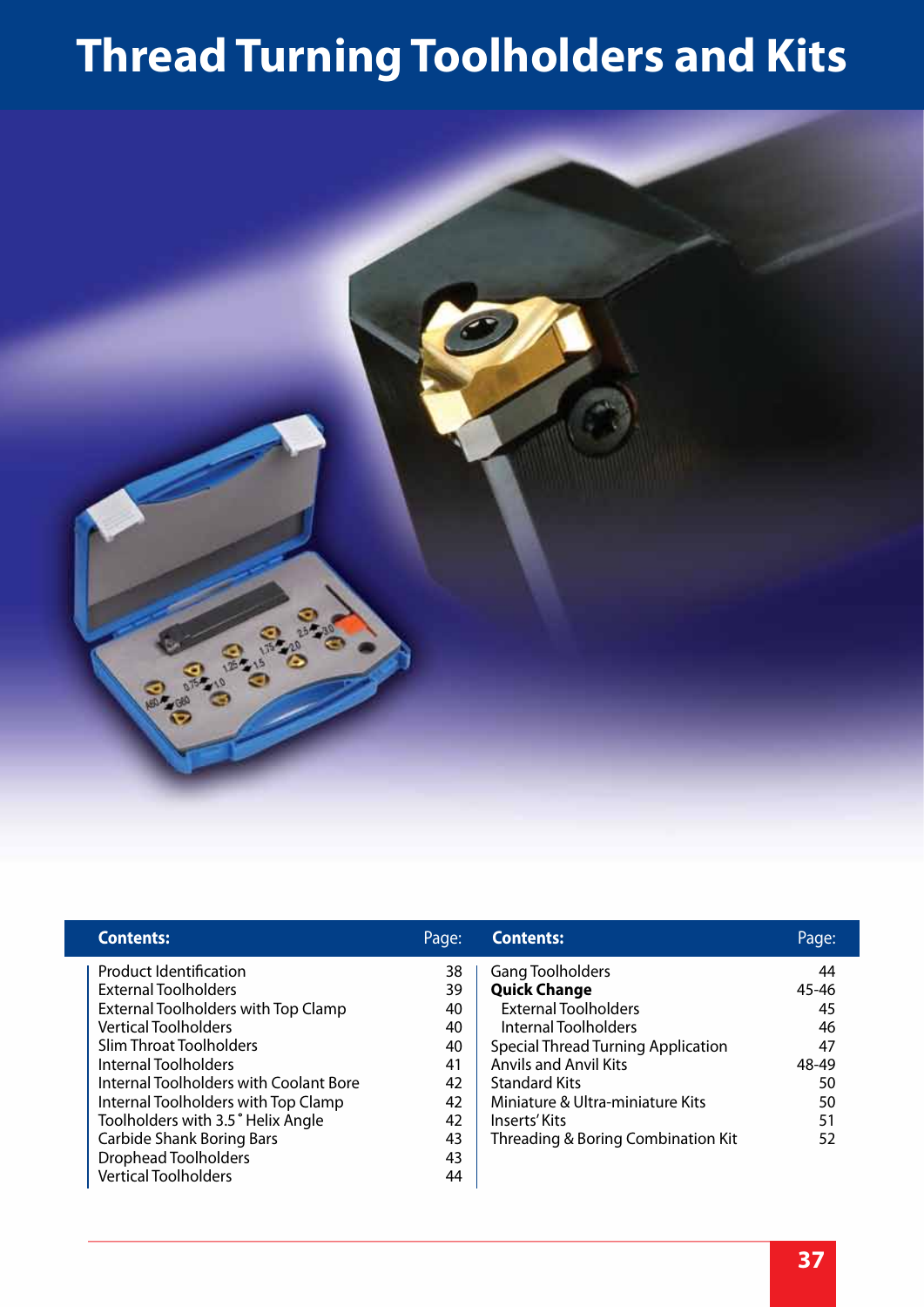

# *Product Identification*

#### **Threading Toolholders Ordering Codes**

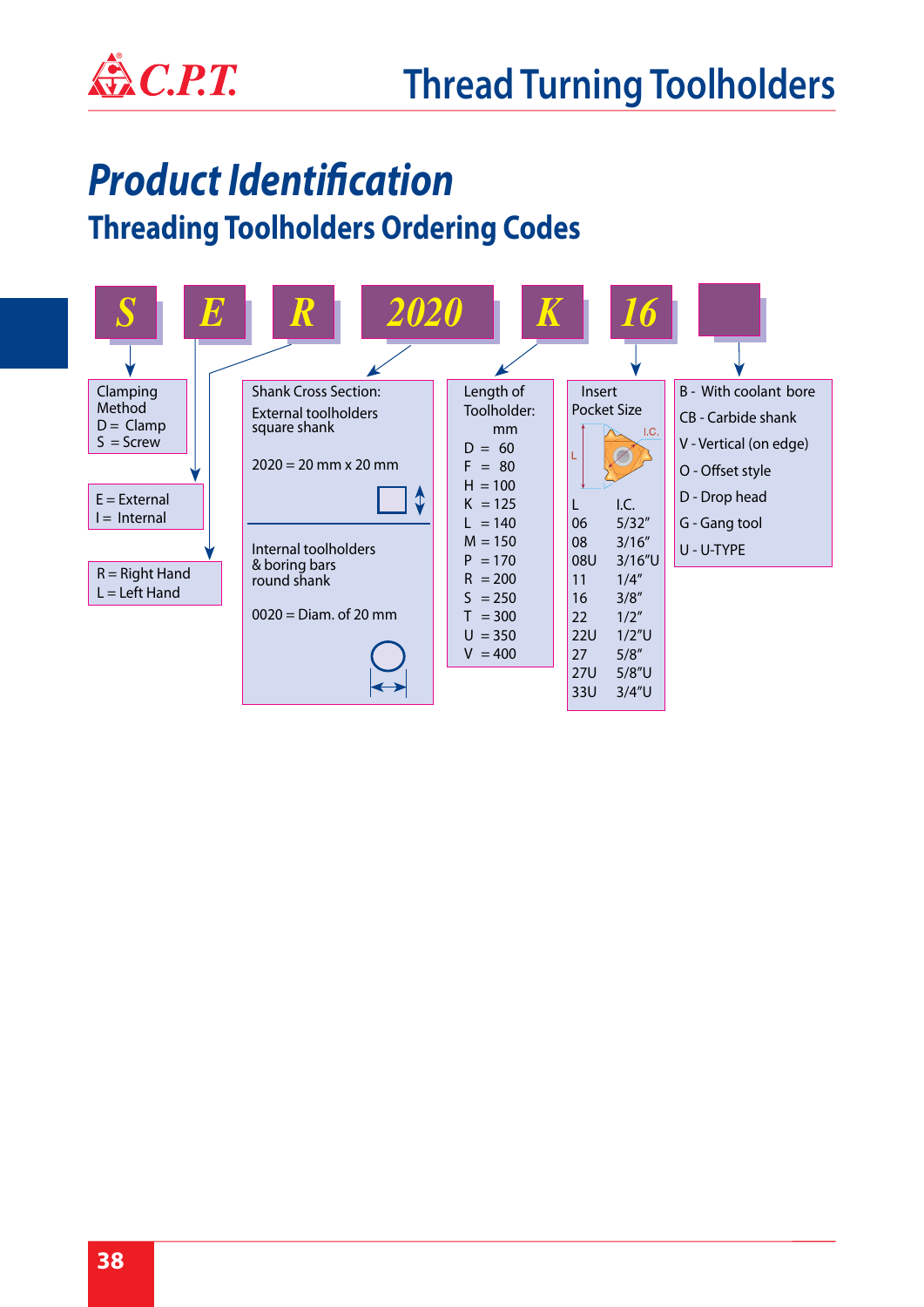

## *External Toolholders*





| <b>Ordering Code</b><br><b>Right Hand</b> | <b>KOLL</b> | $B=H$ | L   | F  | Insert<br><b>Screw</b> | Anvil<br><b>Screw</b>        | Torx<br>Key     | <b>RH</b><br>Anvil | <b>LH</b><br>Anvil |
|-------------------------------------------|-------------|-------|-----|----|------------------------|------------------------------|-----------------|--------------------|--------------------|
| *SER 8 8 H11                              | 11          | 8     | 100 | 11 | S <sub>11</sub>        | ٠                            | K <sub>11</sub> |                    | $\blacksquare$     |
| *SER 10 10 H11                            | 11          | 10    | 100 | 11 | S <sub>11</sub>        |                              | K11             |                    |                    |
| <b>SER 12 12 F16</b>                      | 16          | 12    | 80  | 16 | S <sub>16</sub>        | A16                          | K <sub>16</sub> | AE16               | AI16               |
| <b>SER 16 16 H16</b>                      | 16          | 16    | 100 | 16 | S <sub>16</sub>        | A16                          | K <sub>16</sub> | AE16               | AI16               |
| <b>SER 20 20 K16</b>                      | 16          | 20    | 125 | 20 | S <sub>16</sub>        | A16                          | K <sub>16</sub> | AE16               | AI16               |
| <b>SER 25 25 M16</b>                      | 16          | 25    | 150 | 25 | S <sub>16</sub>        | A <sub>16</sub>              | K <sub>16</sub> | AE16               | A116               |
| <b>SER 32 32 P16</b>                      | 16          | 32    | 170 | 32 | S <sub>16</sub>        | A <sub>16</sub>              | K16             | AE16               | AI16               |
| <b>SER 25 25 M22</b>                      | 22          | 25    | 150 | 25 | S <sub>22</sub>        | A22                          | K22             | <b>AE22</b>        | AI22               |
| <b>SER 32 32 P22</b>                      | 22          | 32    | 170 | 32 | S <sub>22</sub>        | A22                          | K <sub>22</sub> | AE22               | AI22               |
| <b>SER 40 40 R22</b>                      | 22          | 40    | 200 | 40 | S <sub>22</sub>        | A22                          | K22             | <b>AE22</b>        | AI22               |
| <b>SER 25 25 M22U</b>                     | <b>22U</b>  | 25    | 150 | 28 | S <sub>22</sub>        | A22                          | K <sub>22</sub> | AE22U              | AI22U              |
| <b>SER 32 32 P22U</b>                     | 22U         | 32    | 170 | 32 | S <sub>22</sub>        | A22                          | K <sub>22</sub> | <b>AE22U</b>       | AI22U              |
| <b>SER 40 40 R22U</b>                     | <b>22U</b>  | 40    | 200 | 40 | S <sub>22</sub>        | A22                          | K <sub>22</sub> | AE22U              | AI22U              |
| <b>SER 25 25 M27</b>                      | 27          | 25    | 150 | 32 | S <sub>27</sub>        | A27                          | <b>K27</b>      | <b>AE27</b>        | AI27               |
| <b>SER 32 32 P27</b>                      | 27          | 32    | 170 | 32 | S <sub>27</sub>        | A27                          | K27             | <b>AE27</b>        | AI27               |
| <b>SER 40 40 R27</b>                      | 27          | 40    | 200 | 40 | S <sub>27</sub>        | A27                          | <b>K27</b>      | <b>AE27</b>        | AI27               |
| <b>SER 25 25 M27U</b>                     | <b>27U</b>  | 25    | 150 | 32 | S <sub>27</sub>        | A27                          | K27             | AE27U              | <b>AI27U</b>       |
| <b>SER 32 32 P27U</b>                     | <b>27U</b>  | 32    | 170 | 32 | <b>S27</b>             | A27                          | <b>K27</b>      | AE27U              | <b>AI27U</b>       |
| <b>SER 40 40 R27U</b>                     | 27U         | 40    | 200 | 40 | S <sub>27</sub>        | A27                          | K27             | <b>AE27U</b>       | <b>AI27U</b>       |
| <b>SER 25 25 M33U</b>                     | 33U         | 25    | 150 | 32 | S33                    |                              | K33             | $\blacksquare$     | -                  |
| <b>SER 32 32 P33U</b>                     | 33U         | 32    | 170 | 32 | S33                    | $\qquad \qquad \blacksquare$ | K33             |                    |                    |

\*Toolholders with no anvil

For **LEFT HAND** toolholders specify SE**L** instead of SE**R**

Toolholders are made with a **1.5˚ Helix Angle.** For other Helix Angles please consult helix angle chart (page 65) in the technical section of this catalogue.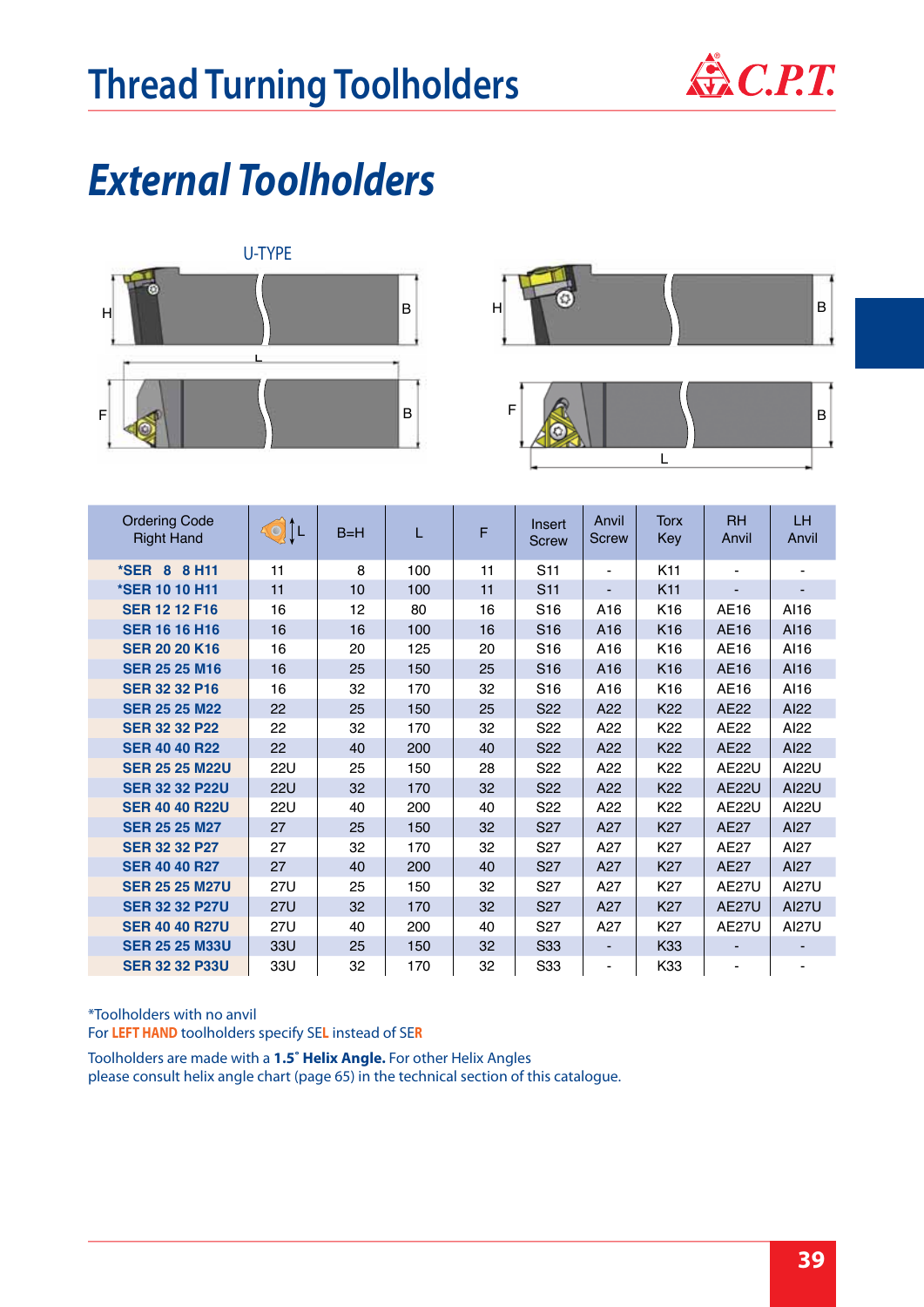

### **Thread Turning Toolholders**

### **External toolholders with top clamp**



 $\mathbf{L}$ 

LH Anvil

B



| <b>Ordering Code</b><br><b>Right Hand</b> |    | $B=H$ |     |    | Insert<br><b>Screw</b> | Clamp           | Anvil<br>Screw | Torx<br>Kev     | RH<br>Anvil | LH<br>Anvi |
|-------------------------------------------|----|-------|-----|----|------------------------|-----------------|----------------|-----------------|-------------|------------|
| <b>DER 2020 K16</b>                       | 16 | 20    | 125 | 20 | S <sub>16</sub>        | C <sub>16</sub> | A16S           | K <sub>16</sub> | AE16        | AI16       |
| <b>DER 2525 M16</b>                       | 16 | 25    | 150 | 25 | S <sub>16</sub>        | C16             | A16S           | K <sub>16</sub> | AE16        | A116       |
| *DER 2525 M22                             | 22 | 25    | 150 | 25 | S <sub>22</sub>        | C22             | A22            | K22             | AE22        | AI22       |

For **LEFT HAND** toolholders specify DE**L** instead of DE**R** Toolholders are made with a **1.5˚ Helix Angle.** For other Helix Angles please consult helix angle chart in the technical section of this catalogue. Two clamping methods can be used: screw or top clamp. \*Use K21 torx key for C22 clamp

#### **Vertical toolholders**





| <b>Ordering Code</b><br><b>Right Hand</b> |    | $B=H$ |     | F    | Insert<br><b>Screw</b> | Torx<br>Key     |
|-------------------------------------------|----|-------|-----|------|------------------------|-----------------|
| <b>SER 2020 K16V</b>                      | 16 | 20    | 125 | 22   | S <sub>16</sub> S      | K <sub>16</sub> |
| <b>SER 2525 M16V</b>                      | 16 | 25    | 150 | 27   | S <sub>16</sub> S      | K <sub>16</sub> |
| <b>SER 2525 M22V</b>                      | 22 | 25    | 150 | 27.5 | <b>S22S</b>            | K <sub>22</sub> |
| <b>SER 3232 P27V-T10</b>                  | 27 | 32    | 170 | 36   | S <sub>27</sub>        | K27             |

#### **Slim Throat toolholders**





| <b>Ordering Code</b><br><b>Right Hand</b> |    | $B=H$ |     |    | Insert<br><b>Screw</b> | Torx<br>Key     |
|-------------------------------------------|----|-------|-----|----|------------------------|-----------------|
| <b>SER 1616 H16VS</b>                     | 16 | 16    | 100 | 18 | S <sub>16</sub> S      | K <sub>16</sub> |
| <b>SER 2020 K16VS</b>                     | 16 | 20    | 125 | 22 | S <sub>16</sub> S      | K <sub>16</sub> |
| <b>SER 2525 M16VS</b>                     | 16 | 25    | 150 | 27 | S <sub>16</sub> S      | K <sub>16</sub> |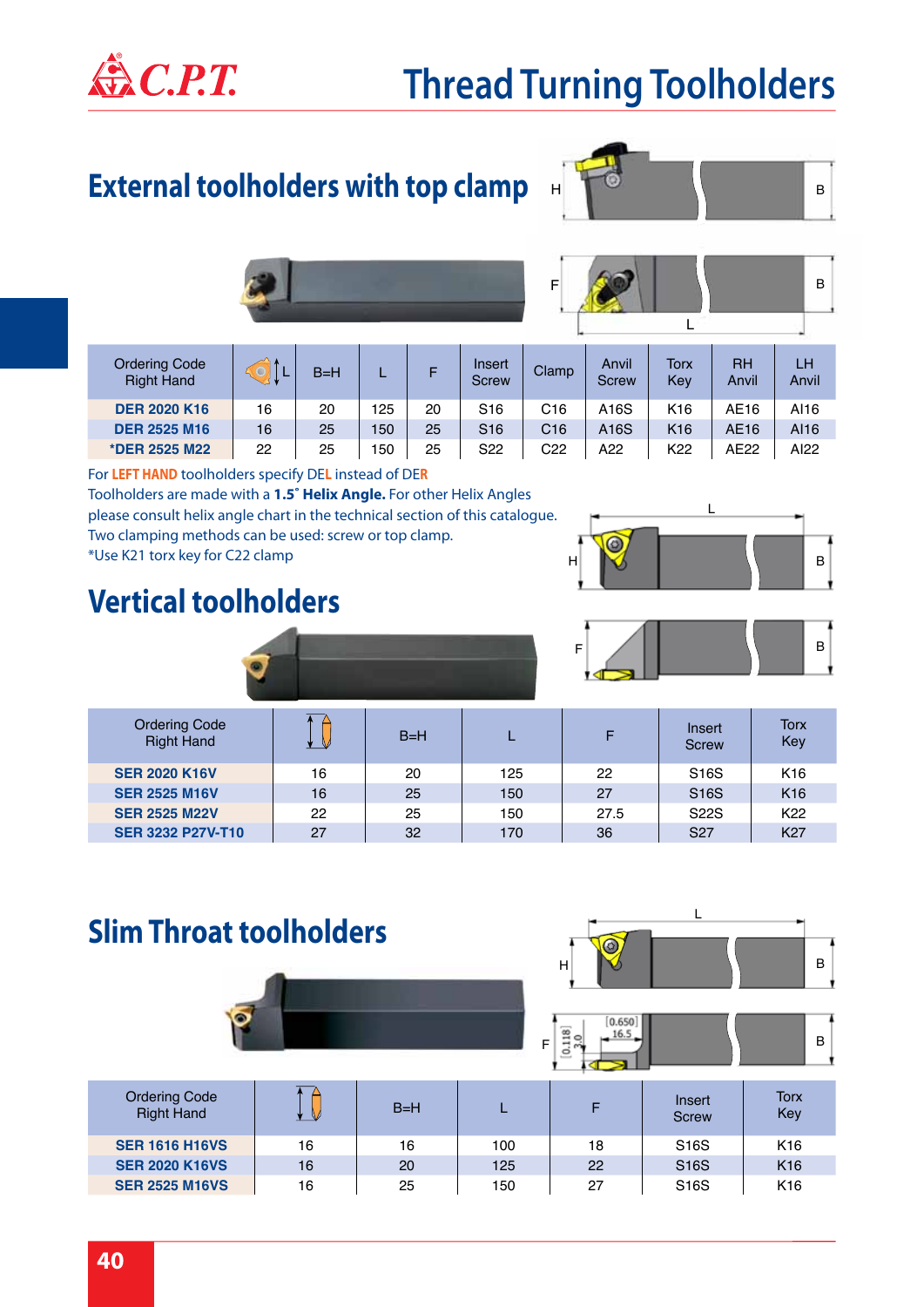

## *Internal Toolholders*







 $\mathbf{L}$ 



Min. Bore



F

\*Toolholders with no anvil For **LEFT HAND** toolholders specify SI**L** instead of SI**R**

Toolholders are made with a **1.5˚ Helix Angle.** For other Helix Angles

please consult helix angle chart (page 65) in the technical section of this catalogue.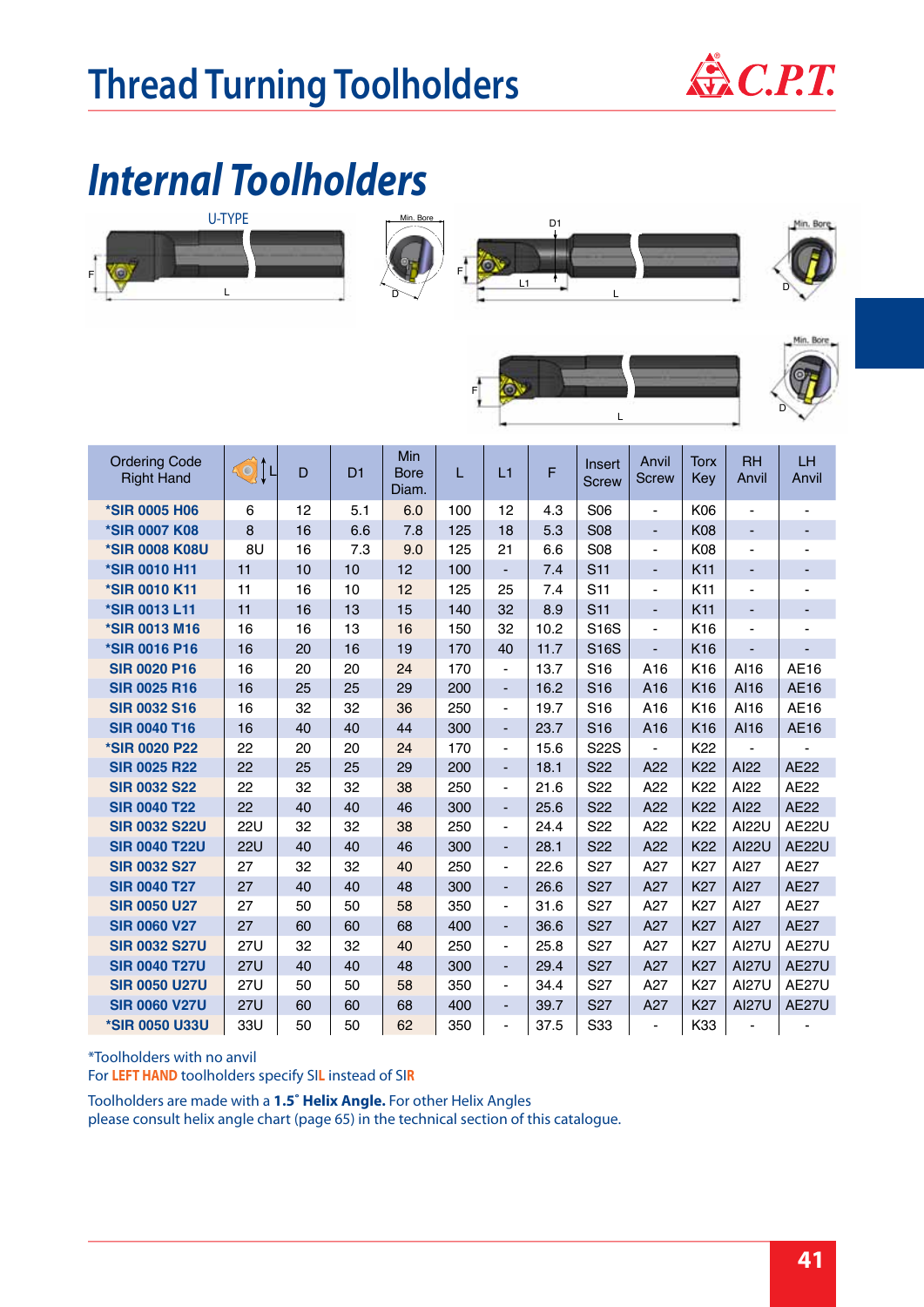

### **Internal toolholders with coolant bore**





| <b>Ordering Code</b><br><b>Right Hand</b> | $\circledcirc$ | D  | D <sub>1</sub> | <b>Min</b><br><b>Bore</b><br>Diam. |     | L. | F    | Insert<br><b>Screw</b> | Anvil<br><b>Screw</b>    | <b>Torx</b><br>Key | <b>RH</b><br>Anvil | LH<br>Anvil |
|-------------------------------------------|----------------|----|----------------|------------------------------------|-----|----|------|------------------------|--------------------------|--------------------|--------------------|-------------|
| *SIR 0010 K11B                            | 11             | 16 | 10             | 12                                 | 125 | 25 | 7.4  | S <sub>11</sub>        | $\blacksquare$           | K11                | -                  |             |
| *SIR 0013 M16B                            | 16             | 16 | 13             | 16                                 | 50  | 32 | 10.2 | <b>S16S</b>            | $\overline{\phantom{a}}$ | K <sub>16</sub>    |                    |             |
| <b>*SIR 0016 P16B</b>                     | 16             | 20 | 16             | 19                                 | 170 | 40 | 11.7 | S <sub>16</sub> S      | $\blacksquare$           | K <sub>16</sub>    | -                  |             |
| <b>SIR 0020 P16B</b>                      | 16             | 20 | 20             | 24                                 | 170 |    | 13.7 | S <sub>16</sub>        | A <sub>16</sub>          | K <sub>16</sub>    | AI16               | AE16        |
| <b>SIR 0025 R16B</b>                      | 16             | 25 | 25             | 29                                 | 200 | -  | 16.2 | S <sub>16</sub>        | A <sub>16</sub>          | K <sub>16</sub>    | AI16               | AE16        |
| <b>SIR 0025 R22B</b>                      | 22             | 25 | 25             | 29                                 | 200 | -  | 18.1 | S <sub>22</sub>        | A22                      | K22                | AI22               | <b>AE22</b> |

\*Toolholders without anvil

For **LEFT HAND** toolholders specify SI**L** instead of SI**R**

Toolholders are made with a **1.5˚ Helix Angle.** For other Helix Angles please consult helix angle chart (page 65) in the technical section of this catalogue.

#### **Internal toolholders with top clamp**







| <b>Ordering Code</b><br><b>Right Hand</b> | <u> 40</u> | D  | D1 | Min<br><b>Bore</b><br>Diam. |     |                          |      | Insert<br><b>Screw</b> | Clamp           | Anvil<br><b>Screw</b> | Torx<br>Kev     | <b>RH</b><br>Anvil | LH<br>Anvil |
|-------------------------------------------|------------|----|----|-----------------------------|-----|--------------------------|------|------------------------|-----------------|-----------------------|-----------------|--------------------|-------------|
| <b>DIR 0020 P16</b>                       | 16         | 20 | 20 | 24                          | 170 | $\blacksquare$           | 13.7 | S <sub>16</sub>        | C16             | A16S                  | K <sub>16</sub> | AI16               | AE16        |
| <b>DIR 0025 R16</b>                       | 16         | 25 | 25 | 29                          | 200 | -                        | 16.2 | S <sub>16</sub>        | C16             | A16S                  | K <sub>16</sub> | A116               | AE16        |
| <b>DIR 0032 S16</b>                       | 16         | 32 | 32 | 36                          | 250 | $\overline{\phantom{0}}$ | 19.7 | S <sub>16</sub>        | C16             | A16S                  | K <sub>16</sub> | A116               | AE16        |
| * DIR 0025 R22                            | 22         | 25 | 25 | 29                          | 200 | $\overline{\phantom{0}}$ | 18.1 | S22                    | C <sub>22</sub> | A22                   | K <sub>22</sub> | AI22               | AE22        |

For **LEFT HAND** toolholders specify DI**L** instead of DI**R** Two clamping methods can be used: screw or top clamp. \*Use K21 torx key for C22 clamp

#### **Toolholders with 3.5***˚* **Helix Angle**

| <b>Ordering Code</b><br><b>Right Hand</b> | L  |    | D1 | Min<br><b>Bore</b><br>Diam, mm |     |    |      | Insert<br><b>Screw</b> | Torx<br>Key     |
|-------------------------------------------|----|----|----|--------------------------------|-----|----|------|------------------------|-----------------|
| SIR 0016 P16B-3.5                         | 16 | 20 | 16 | 19                             | 170 | 40 | 13.7 | S <sub>16</sub> S      | K <sub>16</sub> |
| SIR 0020 P22B-3.5                         | 22 | 20 | 20 | 24                             | 170 |    | 15.6 | <b>S22S</b>            | K <sub>22</sub> |
|                                           |    |    | .  |                                |     |    |      |                        |                 |

For **LEFT HAND** toolholders specify SI**L** instead of SI**R**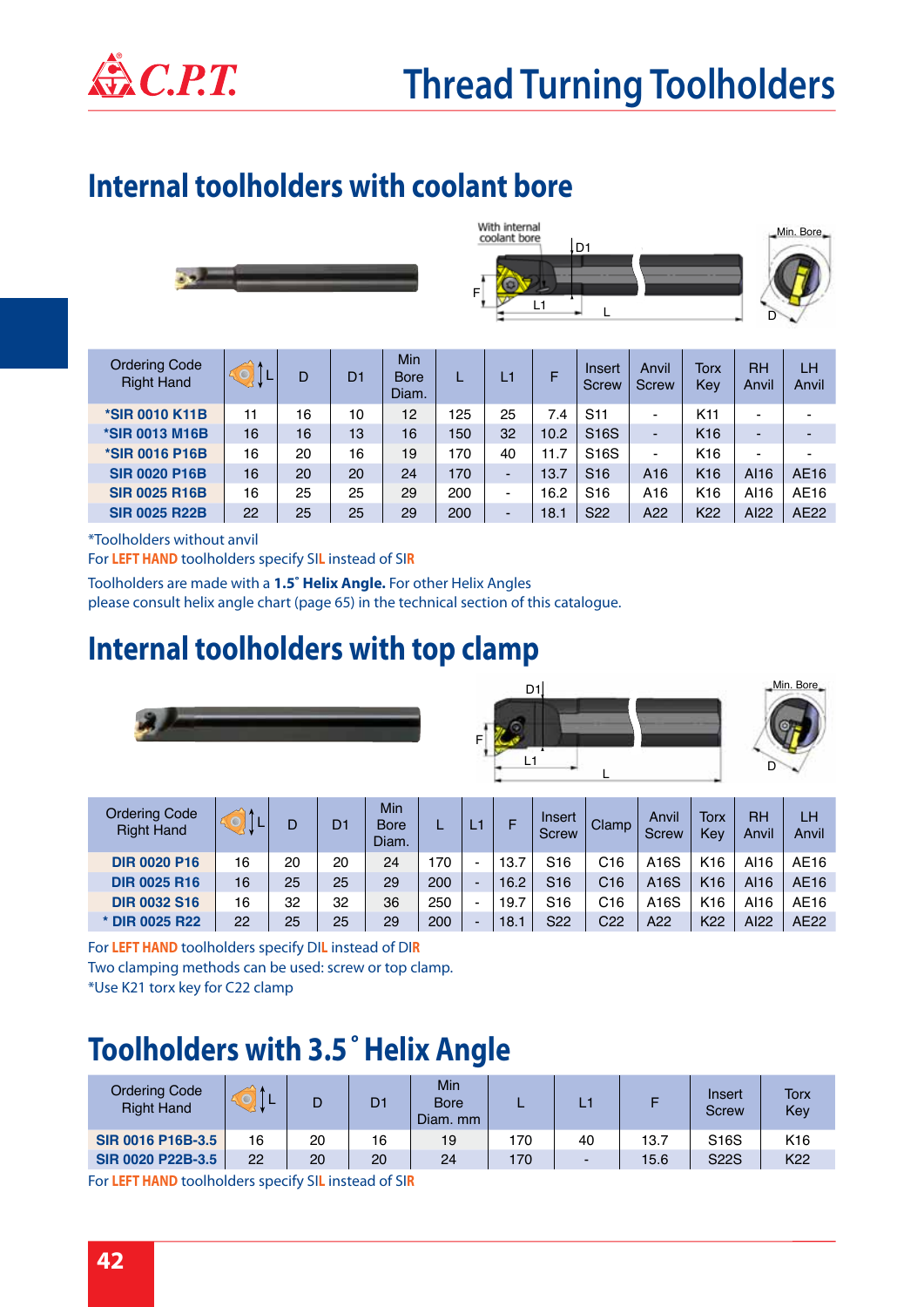# Thread Turning Toolholders &C.P.T.



### **With coolant bore** *Carbide Shank Threading Bars*

Carbide Shank Threading Bars are used when chatter and deflection are expected due to long overhang in deep small bores.



| <b>Ordering Code</b><br><b>Right Hand</b> | ∢⊚ | D  | D <sub>1</sub> | <b>Min</b><br><b>Bore</b><br>Diam. |     | L1                       |      | Insert<br><b>Screw</b> | Anvil<br><b>Screw</b>    | <b>Torx</b><br>Key | <b>RH</b><br>Anvil       | LH<br>Anvil              |
|-------------------------------------------|----|----|----------------|------------------------------------|-----|--------------------------|------|------------------------|--------------------------|--------------------|--------------------------|--------------------------|
| <b>SIR 0005 H06CB</b>                     | 6  | 6  | 5.1            | 6.0                                | 100 | 26                       | 4.3  | S <sub>06</sub>        | $\blacksquare$           | K06                | $\blacksquare$           | -                        |
| <b>SIR 0007 K08CB</b>                     | 8  | 8  | 6.6            | 7.8                                | 125 | 31                       | 5.3  | <b>S08</b>             | $\blacksquare$           | <b>K08</b>         |                          |                          |
| SIR 0008K08UCB                            | 8U | 8  | 7.3            | 90                                 | 125 | 35                       | 6.6  | S <sub>08</sub>        | $\blacksquare$           | K08                | $\overline{\phantom{0}}$ |                          |
| <b>SIR 0010 M11CB</b>                     | 11 | 10 | 10             | 12                                 | 150 | ٠                        | 7.4  | S <sub>11</sub>        | -                        | K <sub>11</sub>    |                          | -                        |
| <b>SIR 0012 P11CB</b>                     | 11 | 12 | 12             | 15 <sub>1</sub>                    | 170 | $\blacksquare$           | 8.4  | S <sub>11</sub>        | $\blacksquare$           | K <sub>11</sub>    | -                        | -                        |
| <b>SIR 0016 R16CB</b>                     | 16 | 16 | 16             | 19                                 | 200 | $\blacksquare$           | 11.7 | S <sub>16</sub> S      | $\overline{\phantom{a}}$ | K <sub>16</sub>    |                          | $\overline{\phantom{0}}$ |
| *SIR 0020 S16CB                           | 16 | 20 | 20             | 24                                 | 250 | ٠                        | 13.7 | S <sub>16</sub>        | A16                      | K <sub>16</sub>    | AI16                     | AE16                     |
| *SIR 0025 S16CB                           | 16 | 25 | 25             | 29                                 | 250 | $\overline{\phantom{0}}$ | 16.2 | S <sub>16</sub>        | A <sub>16</sub>          | K <sub>16</sub>    | AI16                     | <b>AE16</b>              |

\*Carbide shank Threading bars with anvil For **LEFT HAND** toolholders specify SI**L** instead of SI**R**

*Drophead Toolholders*





| <b>Ordering Code</b><br><b>Right Hand</b> |    | А  | A1 |     | C1   |    | C <sub>2</sub> | Insert<br>Screw | Anvil<br><b>Screw</b> | <b>Torx</b><br>Kev | RH<br>Anvil | LH<br>Anvil |
|-------------------------------------------|----|----|----|-----|------|----|----------------|-----------------|-----------------------|--------------------|-------------|-------------|
| <b>SER 2020 K16D</b>                      | 16 | 20 | 20 | 125 | 21.0 | 25 | 38             | S <sub>16</sub> | A16                   | K <sub>16</sub>    | AE16        | A116        |
| <b>SER 2525 M16D</b>                      | 16 | 25 | 25 | 150 | 21.0 | 32 | 38             | S <sub>16</sub> | A16                   | K <sub>16</sub>    | AE16        | AI16        |
| <b>SER 2525 M22D</b>                      | 22 | 25 | 25 | 150 | 21.0 | 32 | 38             | S <sub>22</sub> | A22                   | K <sub>22</sub>    | AE22        | AI22        |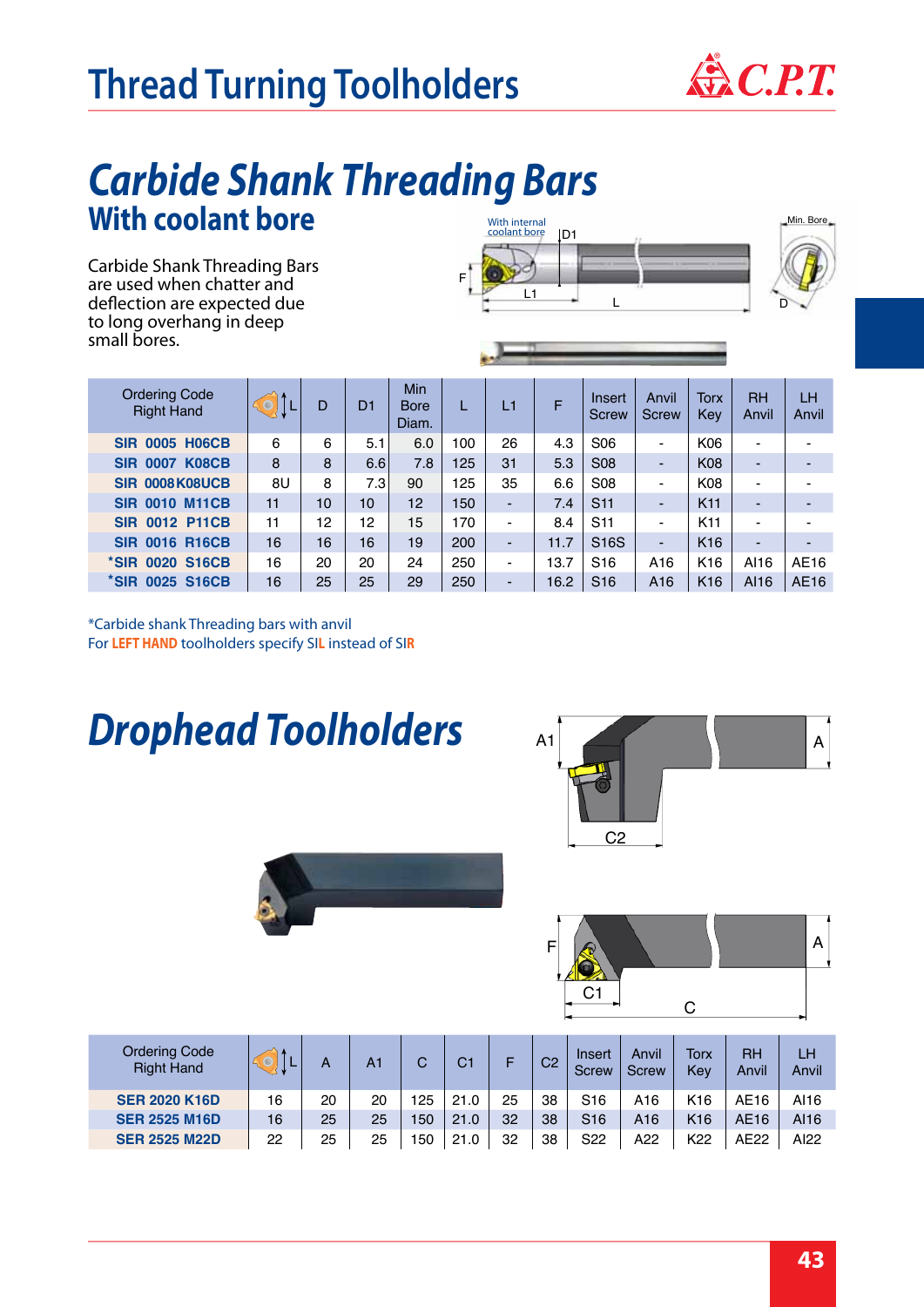

### *Vertical Toolholders*



For **LEFT HAND** toolholders specify SI**L** instead of SI**R**

\* To be compare with given minimum bore profile.

### *Gang Toolholders*



| <b>Ordering Code</b><br><b>Right Hand</b> |    | $B=H$ |     |      | Insert<br>Screw | Anvil<br><b>Screw</b> | Torx<br>Key     | <b>RH</b><br>Anvil       | LH<br>Anvil |
|-------------------------------------------|----|-------|-----|------|-----------------|-----------------------|-----------------|--------------------------|-------------|
| *SER 8 8 H11G                             | 11 | 8     | 100 | 12.0 | S <sub>11</sub> | $\blacksquare$        | K <sub>11</sub> | $\overline{\phantom{a}}$ |             |
| <b>*SER 10 10 H11G</b>                    | 11 | 10    | 100 | 14.0 | <b>S11</b>      | ٠                     | K <sub>11</sub> | $\overline{\phantom{0}}$ |             |
| <b>SER 16 16 K16G</b>                     | 16 | 16    | 125 | 21.7 | S <sub>16</sub> | A <sub>16</sub>       | K <sub>16</sub> | AE16                     | AI16        |
| <b>SER 20 20 K16G</b>                     | 16 | 20    | 125 | 26.2 | S <sub>16</sub> | A <sub>16</sub>       | K <sub>16</sub> | AE16                     | AI16        |

\*Toolholders with no anvil

For **LEFT HAND** toolholders specify SE**L** instead of SE**R**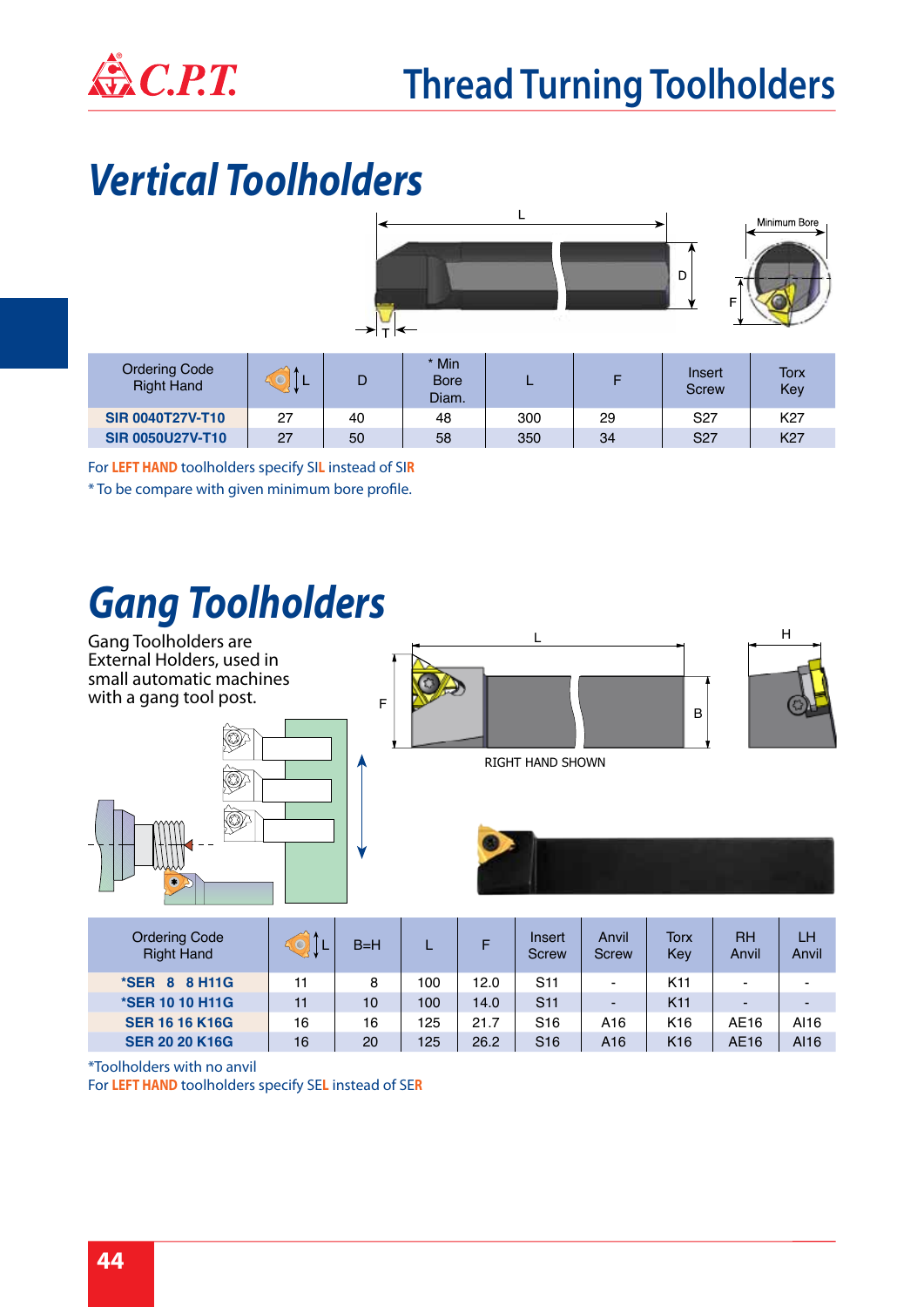

### *Quick Change Polygon Threading Toolholders*

- **•** Polygon shank
- ISO standard (26623) compliant for toolholding systems
- Polygon taper ensures automatic radial centering and even pressure around the coupling  $\bullet$
- Enable quick tool changes ISO standard coupling system with a 1.4 degree tapered polygon shank design
- Interchangeable with leading manufacturers  $\bullet$

### **External Toolholders**





| Equivalent<br>$\mathsf{to}$ | <b>Ordering Code</b>    |    | D  |    |    | Insert<br><b>Screw</b> | Anvil<br><b>Screw</b> | <b>Torx</b><br>kev | <b>RH</b><br>Anvil | LH<br>Anvil |
|-----------------------------|-------------------------|----|----|----|----|------------------------|-----------------------|--------------------|--------------------|-------------|
| C <sub>4</sub>              | P40-SER 27050-16        | 16 | 40 | 27 | 50 | S <sub>16</sub>        | A16                   | K <sub>16</sub>    | AE16               | AI16        |
| C <sub>5</sub>              | P50-SER 35060-16        | 16 | 50 | 35 | 60 | S <sub>16</sub>        | A <sub>16</sub>       | K <sub>16</sub>    | AE16               | AI16        |
| C <sub>6</sub>              | P63-SER 45065-16        | 16 | 63 | 45 | 65 | S <sub>16</sub>        | A16                   | K <sub>16</sub>    | AE16               | AI16        |
| C <sub>4</sub>              | P40-SER 27050-22        | 22 | 40 | 27 | 50 | S <sub>22</sub>        | A22                   | K <sub>22</sub>    | AE22               | AI22        |
| C <sub>5</sub>              | P50-SER 35060-22        | 22 | 50 | 35 | 60 | S <sub>22</sub>        | A22                   | K <sub>22</sub>    | AE22               | AI22        |
| C <sub>6</sub>              | P63-SER 45065-22        | 22 | 63 | 45 | 65 | S <sub>22</sub>        | A22                   | K <sub>22</sub>    | AE22               | AI22        |
| C <sub>8</sub>              | <b>P80-SER 55080-22</b> | 22 | 80 | 55 | 80 | S <sub>22</sub>        | A22                   | K <sub>22</sub>    | AE22               | AI22        |

For **LEFT HAND** toolholders specify SE**L** instead of SE**R**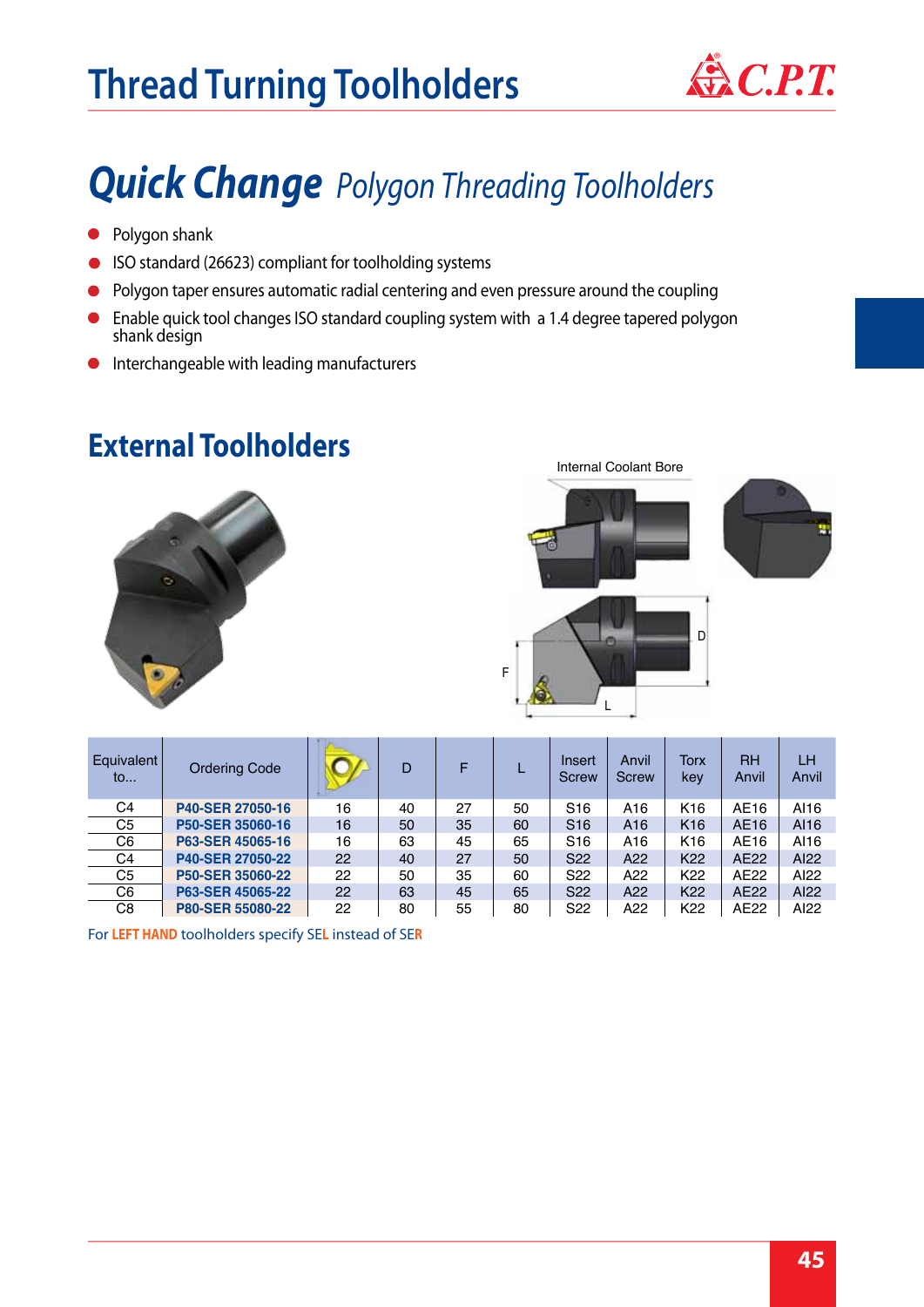

### **Internal Toolholders**







| Equivalent<br>$\mathsf{to}$ | <b>Ordering Code</b> | $\mathbf{r}$ | D  | F    | Min.<br><b>Bore</b><br>Dia. | L1  | L2 | Insert<br><b>Screw</b> | Anvil<br><b>Screw</b>        | <b>Torx</b><br>key | <b>RH</b><br>Anvil | LH<br>Anvil |
|-----------------------------|----------------------|--------------|----|------|-----------------------------|-----|----|------------------------|------------------------------|--------------------|--------------------|-------------|
|                             | * P40-SIR 12060-16   | 16           | 40 | 11.7 | 20                          | 60  | 37 | S <sub>16</sub>        | $\blacksquare$               | K <sub>16</sub>    |                    |             |
|                             | P40-SIR 14060-16     | 16           | 40 | 13.5 | 25                          | 60  | 38 | S <sub>16</sub>        | A16                          | K16                | AI16               | AE16        |
| C <sub>4</sub>              | P40-SIR 17070-16     | 16           | 40 | 16.0 | 29                          | 70  | 48 | S <sub>16</sub>        | A <sub>16</sub>              | K <sub>16</sub>    | AI16               | AE16        |
|                             | P40-SIR 22090-16     | 16           | 40 | 19.5 | 36                          | 90  | 69 | S <sub>16</sub>        | A <sub>16</sub>              | K <sub>16</sub>    | AI16               | AE16        |
|                             | P40-SIR 27080-16     | 16           | 40 | 23.5 | 44                          | 80  | 60 | S <sub>16</sub>        | A16                          | K <sub>16</sub>    | AI16               | AE16        |
|                             | * P50-SIR 12060-16   | 16           | 50 | 11.7 | 20                          | 60  | 35 | S <sub>16</sub>        | $\qquad \qquad \blacksquare$ | K <sub>16</sub>    |                    | -           |
|                             | P50-SIR 14060-16     | 16           | 50 | 13.5 | 25                          | 60  | 36 | S <sub>16</sub>        | A <sub>16</sub>              | K16                | AI16               | AE16        |
| C <sub>5</sub>              | P50-SIR 17070-16     | 16           | 50 | 16.0 | 29                          | 70  | 47 | S <sub>16</sub>        | A <sub>16</sub>              | K <sub>16</sub>    | AI16               | AE16        |
|                             | P50-SIR 22090-16     | 16           | 50 | 19.5 | 36                          | 90  | 68 | S <sub>16</sub>        | A <sub>16</sub>              | K <sub>16</sub>    | AI16               | AE16        |
|                             | P50-SIR 27105-16     | 16           | 50 | 23.5 | 44                          | 105 | 84 | S <sub>16</sub>        | A <sub>16</sub>              | K <sub>16</sub>    | AI16               | AE16        |
|                             | P63-SIR 14070-16     | 16           | 63 | 13.5 | 25                          | 70  | 42 | S <sub>16</sub>        | A16                          | K <sub>16</sub>    | AI16               | AE16        |
| C <sub>6</sub>              | P63-SIR 17075-16     | 16           | 63 | 16.0 | 29                          | 75  | 48 | S <sub>16</sub>        | A16                          | K <sub>16</sub>    | AI16               | AE16        |
|                             | P63-SIR 22090-16     | 16           | 63 | 19.5 | 36                          | 90  | 64 | S <sub>16</sub>        | A <sub>16</sub>              | K <sub>16</sub>    | AI16               | AE16        |
|                             | P63-SIR 27105-16     | 16           | 63 | 23.5 | 44                          | 105 | 80 | S <sub>16</sub>        | A <sub>16</sub>              | K <sub>16</sub>    | AI16               | AE16        |
|                             | * P40-SIR 15065-22   | 22           | 40 | 15.4 | 25                          | 65  | 42 | S <sub>22</sub>        |                              | K <sub>22</sub>    |                    |             |
| C <sub>4</sub>              | P40-SIR 19070-22     | 22           | 40 | 17.9 | 29                          | 70  | 48 | S <sub>22</sub>        | A22                          | K <sub>22</sub>    | AI22               | <b>AE22</b> |
|                             | P40-SIR 22090-22     | 22           | 40 | 21.4 | 38                          | 90  | 69 | S <sub>22</sub>        | A22                          | K <sub>22</sub>    | AI22               | AE22        |
|                             | P40-SIR 27080-22     | 22           | 40 | 25.4 | 46                          | 80  | 60 | S <sub>22</sub>        | A22                          | K <sub>22</sub>    | AI22               | <b>AE22</b> |
|                             | * P50-SIR 15065-22   | 22           | 50 | 15.4 | 25                          | 65  | 41 | S <sub>22</sub>        |                              | K <sub>22</sub>    |                    |             |
| C <sub>5</sub>              | P50-SIR 19070-22     | 22           | 50 | 17.9 | 29                          | 70  | 47 | S22                    | A22                          | K22                | AI22               | <b>AE22</b> |
|                             | P50-SIR 22090-22     | 22           | 50 | 21.4 | 38                          | 90  | 68 | S <sub>22</sub>        | A22                          | K <sub>22</sub>    | AI22               | AE22        |
|                             | P50-SIR 27105-22     | 22           | 50 | 25.4 | 46                          | 105 | 84 | S <sub>22</sub>        | A22                          | K22                | AI22               | <b>AE22</b> |
|                             | P63-SIR 19075-22     | 22           | 63 | 17.9 | 29                          | 75  | 48 | S <sub>22</sub>        | A22                          | K <sub>22</sub>    | AI22               | AE22        |
| C <sub>6</sub>              | P63-SIR 22090-22     | 22           | 63 | 21.4 | 38                          | 90  | 64 | S <sub>22</sub>        | A22                          | K22                | AI22               | <b>AE22</b> |
|                             | P63-SIR 27105-22     | 22           | 63 | 25.4 | 46                          | 105 | 80 | S <sub>22</sub>        | A22                          | K <sub>22</sub>    | AI22               | AE22        |

For **LEFT HAND** toolholders specify SI**L** instead of SI**R** \* Holders without anvil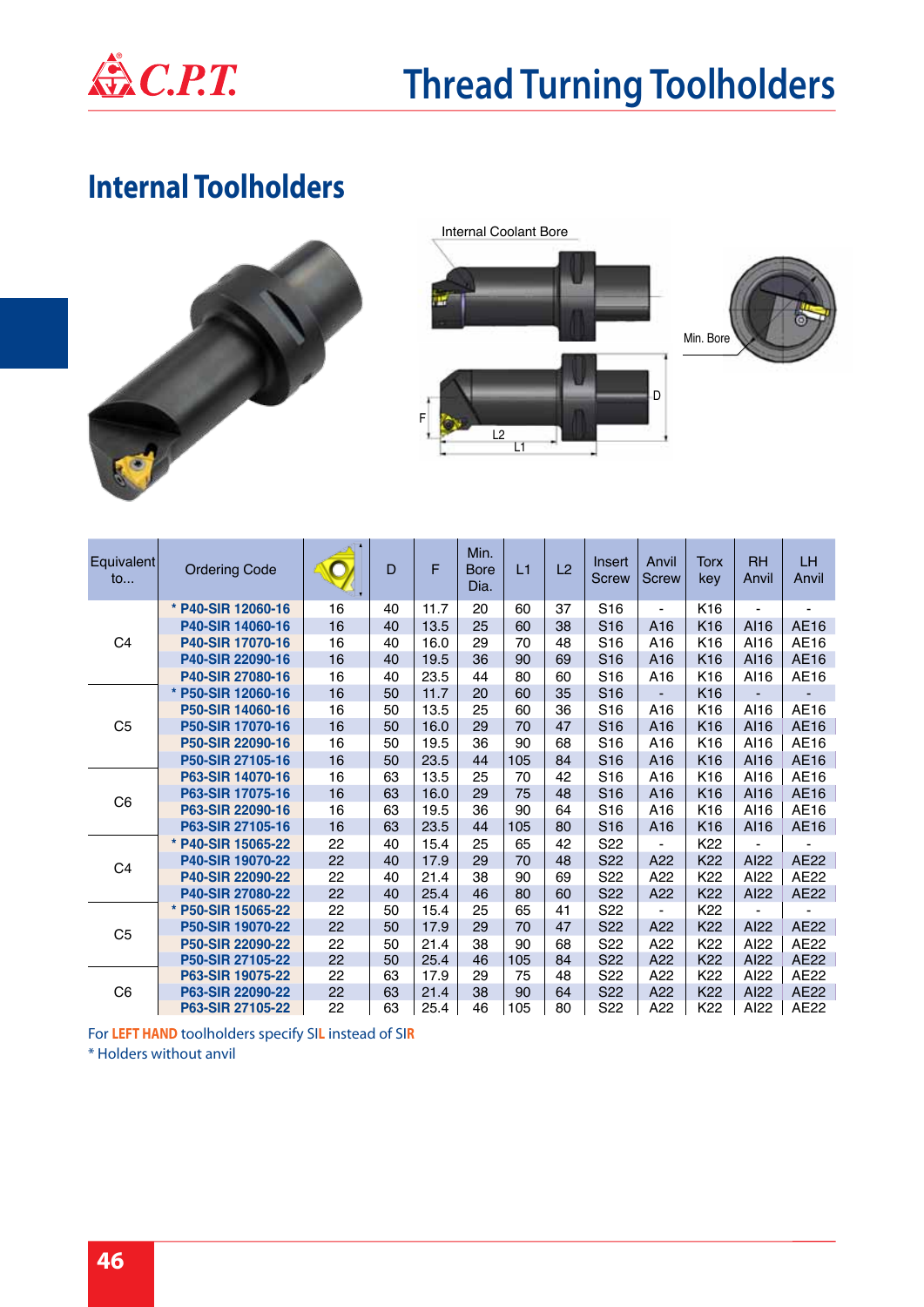

## *Special Thread Turning Applications*



| <b>Ordering Code</b><br><b>Right Hand</b> | $\left\langle \circ \right\rangle$ | D  | D <sub>1</sub> | ┗   | L1                       | F    | Thread         | Insert<br><b>Screw</b> | Torx<br>Key     |
|-------------------------------------------|------------------------------------|----|----------------|-----|--------------------------|------|----------------|------------------------|-----------------|
| <b>*SIR 0009 K08</b>                      | 8                                  | 16 | 8.7            | 125 | 30                       | 6.5  | $1/2 - 13$ UNC | <b>S08</b>             | K08             |
| <b>SIR 0012 L16B</b>                      | 16                                 | 20 | 11.5           | 140 | 33                       | 10.5 | <b>TR18x4</b>  | S <sub>16</sub> S      | K <sub>16</sub> |
| <b>SIR 0014 L16B</b>                      | 16                                 | 20 | 12.5           | 140 | 36                       | 21.1 | <b>TR20x4</b>  | S <sub>16</sub> S      | K <sub>16</sub> |
| <b>SIR 0014 M16UB</b>                     | 16                                 | 20 | 13.5           | 150 | 40                       | 13.2 | <b>TR22x5</b>  | S <sub>16</sub> S      | K <sub>16</sub> |
| <b>SIR 0025 S22UB</b>                     | 22                                 | 25 | $\blacksquare$ | 250 | $\overline{\phantom{a}}$ | 19.5 | <b>TR40x7</b>  | <b>S22S</b>            | K <sub>22</sub> |

For LH holders call C.P.T. \* Only right hand available

## *Large Profile Range*

- Pitch Range: 14mm up to 24 mm.
- Tools and inserts are offered as specials (non catalogue), because each holder has to be modified to fit the profile shape.
- **•** Rigid Clamping

*External*



Tailor made profiles according to customer's request

|              | Available Profile   Round (DIN 20400)   Trapez (DIN 103)   Acme, Stub Acme   American Buttress |          |                 |                 |
|--------------|------------------------------------------------------------------------------------------------|----------|-----------------|-----------------|
| <b>Pitch</b> | 16 mm                                                                                          | 14-24 mm | $1.0 - 1.5$ TPI | $1.5 - 2.0$ TPI |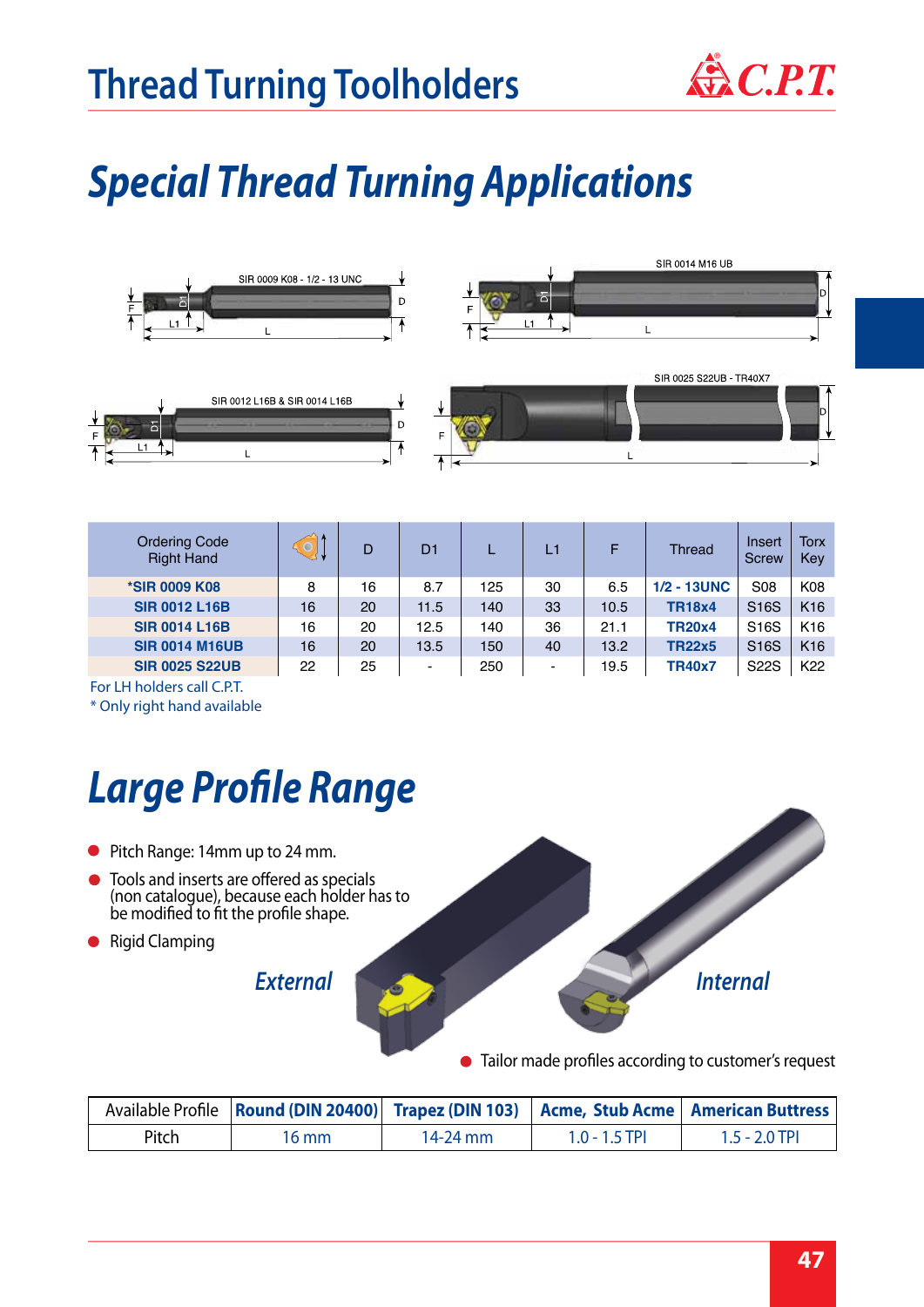

## *Thread Helix Angle*





## *Standard and Slanted Anvils*

C.P.T. Toolholder Pockets have a built in 1.5º helix angle. This angle may be adjusted to better match the thread helix angle by simply changing the anvil.

Negative<br>Helix Toolholder Toolholder

Negative helix is usually used when threading RH thread with LH Holder or LH thread with RH Holder.

|            | IC   | Pocket Angle          | $\gamma \rightarrow 4.5^{\circ}$ | $3.5^\circ$ | $2.5^\circ$ | $1.5^\circ$<br>Standard | $0.5^\circ$ | $-0.5$ °   | $-1.5$ °   |
|------------|------|-----------------------|----------------------------------|-------------|-------------|-------------------------|-------------|------------|------------|
| 16         | 3/8  | <b>EX-RH OR IN-LH</b> | AE16+4.5                         | AE16+3.5    | AE16+2.5    | <b>AE16</b>             | AE16+0.5    | AE16-0.5   | AE16-1.5   |
| 16         | 3/8  | <b>EX-LH OR IN-RH</b> | AI 16+4.5                        | AI 16+3.5   | AI 16+2.5   | AI 16                   | AI 16+0.5   | AI 16-0.5  | AI 16-1.5  |
| 22         | 1/2  | <b>EX-RH OR IN-LH</b> | AE22+4.5                         | AE22+3.5    | AE22+2.5    | <b>AE22</b>             | AE22+0.5    | AE22-0.5   | AE22-1.5   |
| 22         | 1/2  | <b>EX-LH OR IN-RH</b> | AI 22+4.5                        | AI 22+3.5   | AI 22+2.5   | <b>AI 22</b>            | AI $22+0.5$ | AI 22-0.5  | AI 22-1.5  |
| <b>22U</b> | 1/2U | <b>EX-RH OR IN-LH</b> | AE22U+4.5                        | AE22U+3.5   | AE22U+2.5   | <b>AE22U</b>            | AE22U+0.5   | AE22U-0.5  | AE22U-1.5  |
| <b>22U</b> | 1/2U | <b>EX-LH OR IN-RH</b> | AI 22U+4.5                       | AI 22U+3.5  | AI 22U+2.5  | <b>AI 22U</b>           | AI 22U+0.5  | AI 22U-0.5 | AI 22U-1.5 |
| 27         | 5/8  | <b>EX-RH OR IN-LH</b> | AE27+4.5                         | AE27+3.5    | AE27+2.5    | <b>AE27</b>             | AE27+0.5    | AE27-0.5   | AE27-1.5   |
| 27         | 5/8  | <b>EX-LH OR IN-RH</b> | AI 27+4.5                        | AI 27+3.5   | AI 27+2.5   | <b>AI 27</b>            | AI 27+0.5   | AI 27-0.5  | AI 27-1.5  |
| 27U        | 5/8U | <b>EX-RH OR IN-LH</b> | AE27U+4.5                        | AE27U+3.5   | AE27U+2.5   | <b>AE27U</b>            | AE27U+0.5   | AE27U-0.5  | AE27U-1.5  |
| 27U        | 5/8U | <b>EX-LH OR IN-RH</b> | AI 27U+4.5                       | AI 27U+3.5  | AI 27U+2.5  | <b>AI 27U</b>           | AI 27U+0.5  | AI 27U-0.5 | AI 27U-1.5 |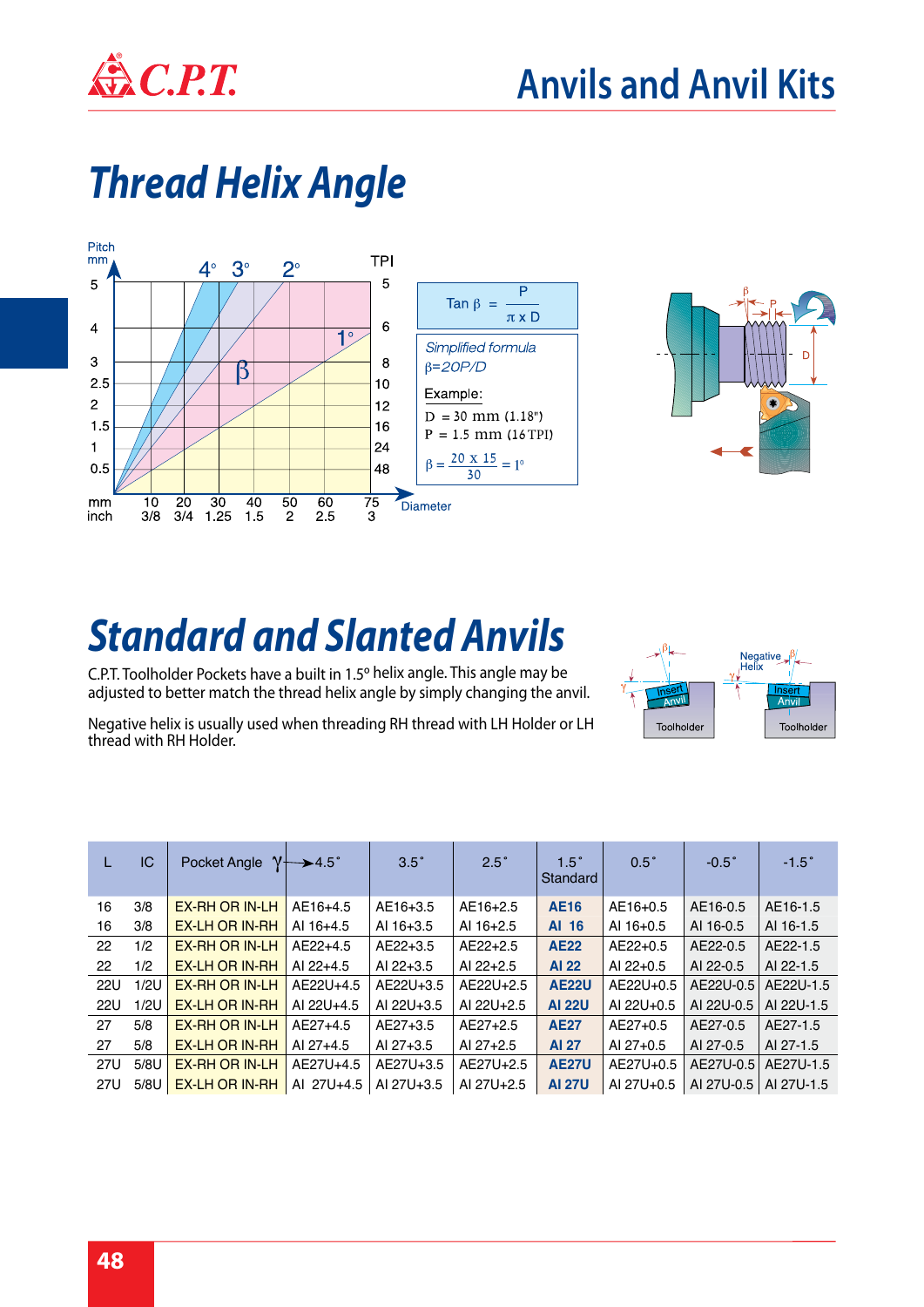

### *Anvil Kits* **5 AE and 5 AI anvils with various helix angles**



AE (FOR EX.RH. & IN.LH.) AI (FOR IN.RH. & EX.LH.)

| <b>Ordering Code</b> |             |             | Contents    |             |            |
|----------------------|-------------|-------------|-------------|-------------|------------|
| <b>KA16</b>          | AE16+4.5    | AE16+3.5    | AE16+2.5    | AE16+0.5    | AE16-1.5   |
|                      | AI 16+4.5   | AI 16+3.5   | AI $16+2.5$ | AI $16+0.5$ | AI 16-1.5  |
| <b>KA22</b>          | $AE22+4.5$  | AE22+3.5    | $AE22+2.5$  | $AE22+0.5$  | AE22-1.5   |
|                      | AI $22+4.5$ | AI $22+3.5$ | AI $22+2.5$ | AI $22+0.5$ | AI 22-1.5  |
| <b>KA22U</b>         | AF22U+4.5   | AF22U+3.5   | AE22U+2.5   | AF22U+0.5   | AE22U-1.5  |
|                      | AI 22U+4.5  | AI 22U+3.5  | AI 22U+2.5  | AI 22U+0.5  | AI 22U-1.5 |
| <b>KA27</b>          | AE27+4.5    |             | AE27+2.5    |             | AE27-1.5   |
|                      | AI 27+4.5   |             | AI 27+2.5   |             | AI 27-1.5  |
|                      | AE27U+4.5   |             | AE27U+2.5   |             | AE27U-1.5  |
| <b>KA27U</b>         | AI 27U+4.5  |             | AI 27U+2.5  |             | AI 27U-1.5 |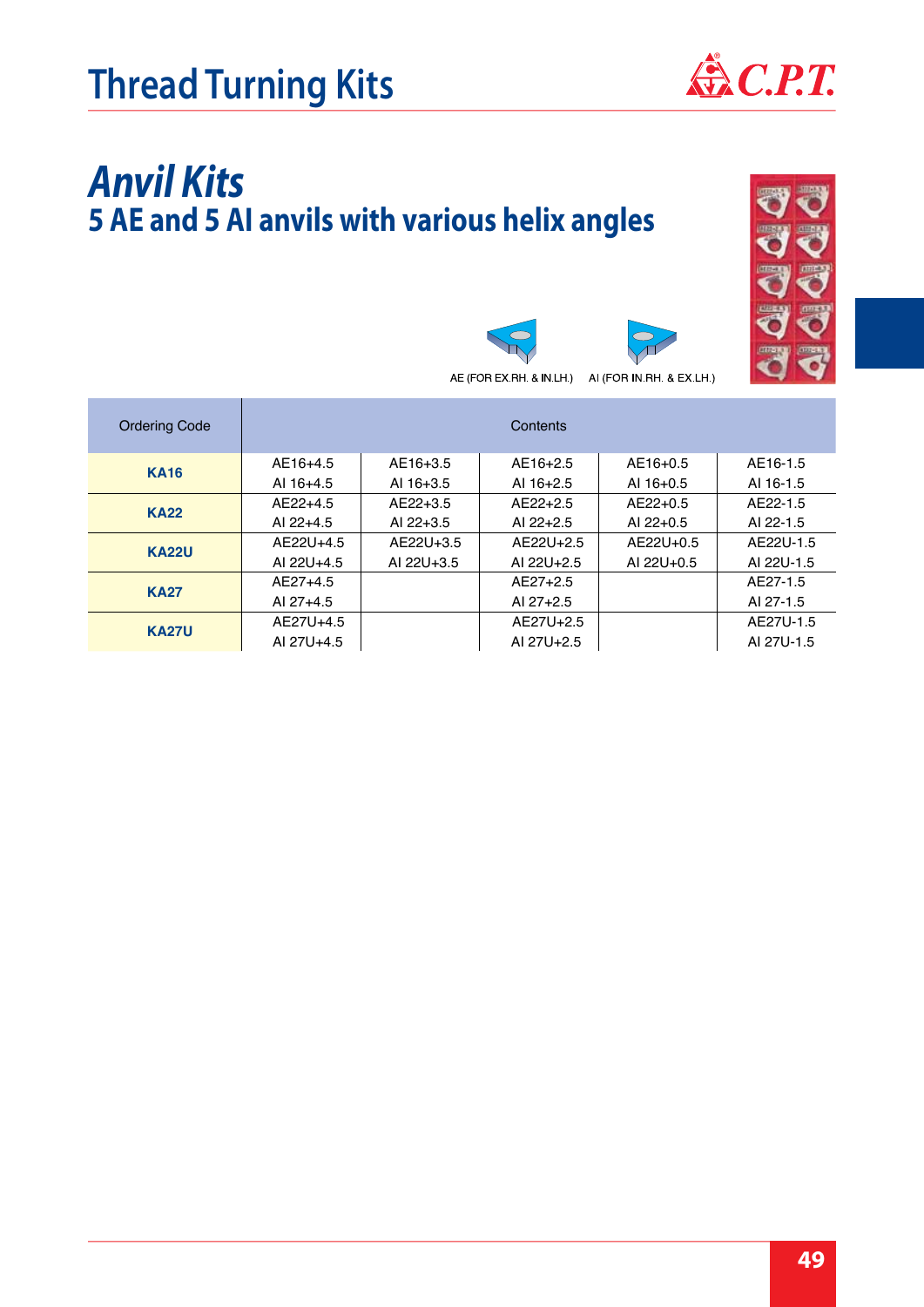

### **Thread Turning Kits**

## *Standard Kits*

Threading Kits are a versatile solution for users that cut a variety of thread types in limited quantity and do not want to sacrifice thread quality.

| <b>External ISO Kit</b><br><b>Ordering Code:KEG</b> | <b>Internal ISO Kit</b><br><b>Ordering Code:KIG</b> |
|-----------------------------------------------------|-----------------------------------------------------|
| <b>INSERTS</b>                                      | <b>INSERTS</b>                                      |
| 16 ER A60 P25C                                      | 16 IR A60 P25C                                      |
| 16 ER G60 P25C                                      | 16 IR G60 P25C                                      |
| 16 ER 0.75 ISO P25C                                 | 16 IR 0.75 ISO P25C                                 |
| 16 ER 1.0 ISO P25C                                  | 16 IR 1.0 ISO P25C                                  |
| 16 ER 1.25 ISO P25C                                 | 16 IR 1.25 ISO P25C                                 |
| 16 ER 1.5 ISO P25C                                  | 16 IR 1.5 ISO P25C                                  |
| 16 ER 1.75 ISO P25C                                 | 16 IR 1.75 ISO P25C                                 |
| 16 ER 2.0 ISO P25C                                  | 16 IR 2.0 ISO P25C                                  |
| 16 ER 2.5 ISO P25C                                  | 16 IR 2.5 ISO P25C                                  |
| 16 ER 3.0 ISO P25C                                  | 16 IR 3.0 ISO P25C                                  |
| <b>TOOLHOLDERS</b>                                  | <b>TOOLHOLDERS</b>                                  |
| SFR 2020 K16                                        | SIR 0020 K16                                        |
| <b>KEY</b>                                          | <b>KEY</b>                                          |
| K <sub>16</sub>                                     | K <sub>16</sub>                                     |
| <b>SCREW</b>                                        | <b>SCREW</b>                                        |
| S <sub>16</sub>                                     | S <sub>16</sub>                                     |

If a larger toolholders with a 25 mm shank is required, add to the kit 25. For example: KIG - 25

### *Miniature & Ultra-Miniature Kits*



| <b>Ordering Code</b> | Type         | No. of<br>Inserts | Inserts       | Contents<br><b>Boring Bar</b> | Key            |
|----------------------|--------------|-------------------|---------------|-------------------------------|----------------|
| KU60M - BXC          | <b>ULTRA</b> | 10                | 06 IR A60 BXC | SIR 0005 H06                  | K6             |
| KM60M - BXC          | <b>MINI</b>  | 10                | 08 IR A60 BXC | SIR 0007 K08                  | K <sub>8</sub> |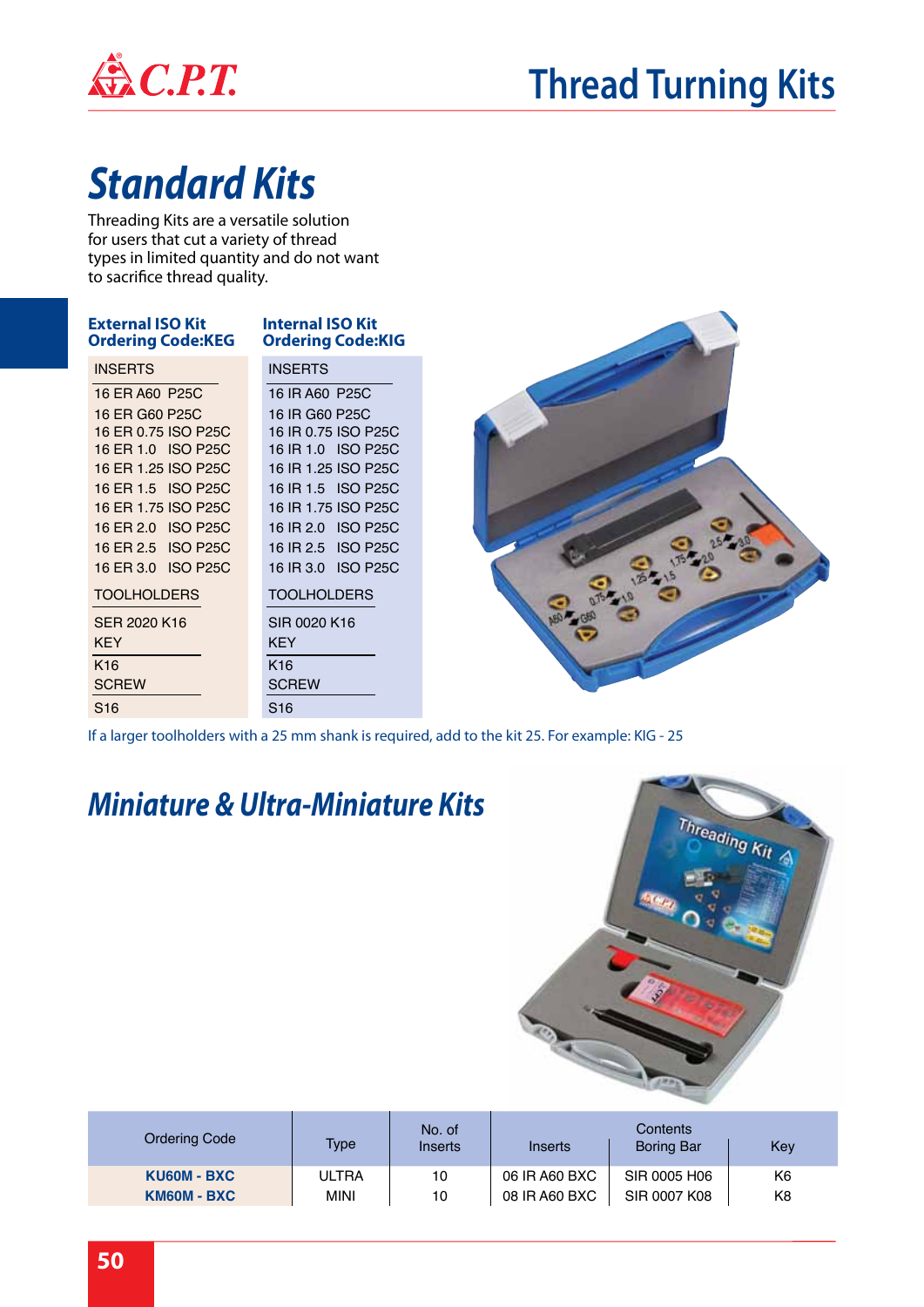### **Thread Turning Kits**

#### *Inserts' Kits*

#### *Type B Kits*

Type B threading inserts. A combination of ground profile and sintered chip-breaker threading inserts. BMA Grade: Sub-Micron carbide grade with TiAlN multi-Layer Coating.

> EXTERNAL ISO KIT KEMB - BMA

16 ER B 1.0 ISO BMA-2 Pcs 16 ER B 1.25 ISO BMA-2 Pcs 16 ER B 1.5 ISO BMA-2 Pcs 16 ER B 1.75 ISO BMA-2 Pcs 16 ER B 2.0 ISO BMA-2 Pcs









|       | KIMB - BMA                 |       |
|-------|----------------------------|-------|
|       | 16 IR B 1.0 ISO BMA-2 Pcs  |       |
| EX-RH | 16 IR B 1.25 ISO BMA-2 Pcs | IN-RH |
|       | 16 IR B 1.5 ISO BMA-2 Pcs  |       |
|       | 16 IR B 1.75 ISO BMA-2 Pcs |       |
|       | 16 IR B 2.0 ISO BMA-2 Pcs  |       |

INTERNAL ISO KIT